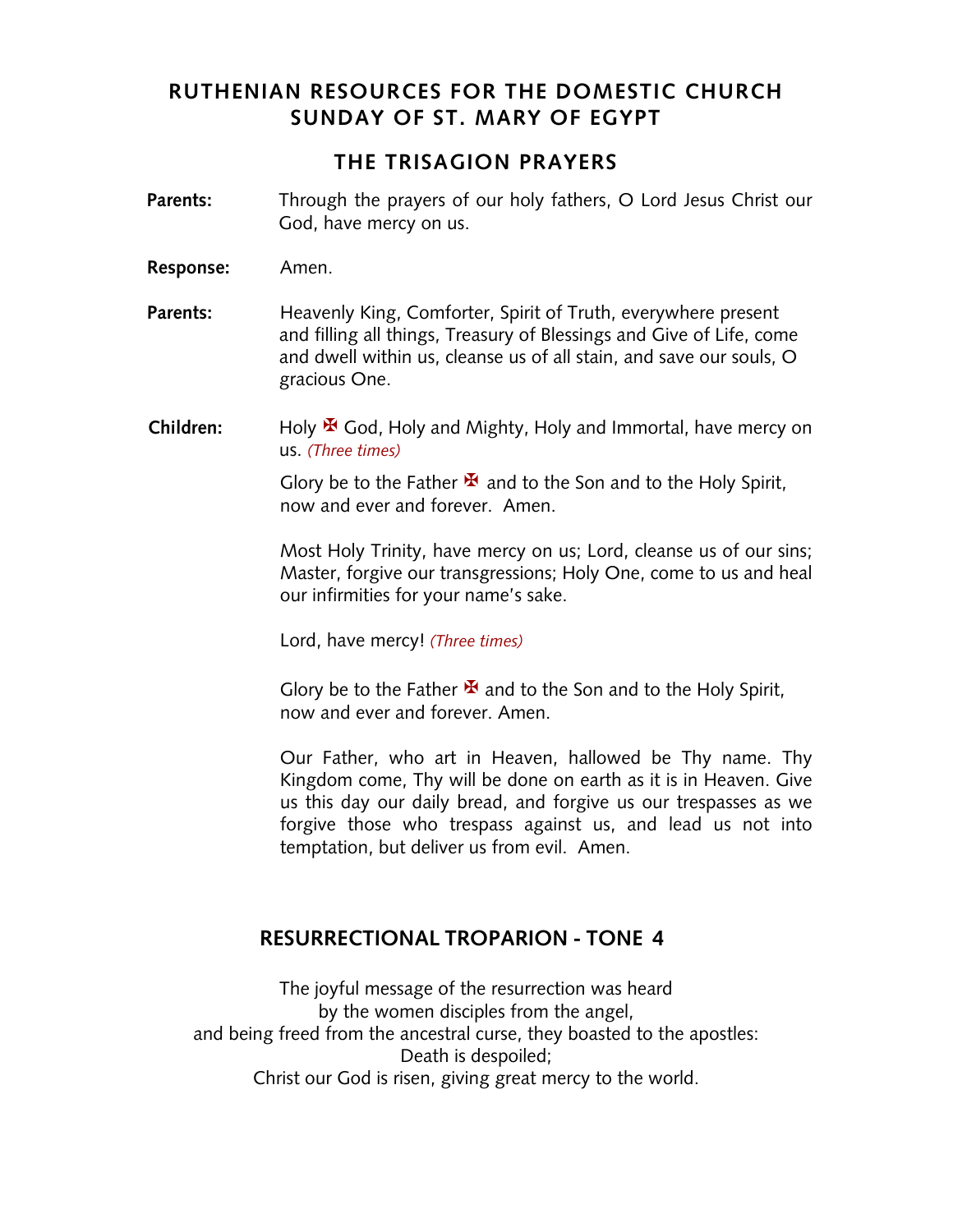# **EPISTLE: HEBREWS 9:11 - 14**

Brethren, when Christ appeared as the high priest of the good things to come (Cf. Leviticus 16:14; 19:4), he entered once for all through the greater and more perfect tabernacle, not made by hands (that is, not as a part of the present creation), nor again by virtue of blood of goats and calves, but by virtue of his own blood, into the sanctuary, having obtained eternal redemption.

For if the blood of goats and bulls and the sprinkled ashes of a heifer sanctify the unclean for the cleansing of the flesh, how much more will the blood of Christ (Cf. Rv. I: *5),* who through the Holy Spirit offered himself unblemished to God, cleanse your conscience from dead works to serve the living God!

## **GOSPEL: MARK 10:32 - 45**

At that time Jesus took the Twelve, and began to tell them what would happen to him, saying, "Behold, we are going up to Jerusalem, and the Son of Man will be betrayed to the chief priests and the Scribes; and they will condemn him to death, and will deliver him to the Gentiles; and they will mock him, and spit upon him and scourge him, and put him to death; and on the third day he will rise again."

And James and John, the sons of Zebedee, came to him, saying, "Master, we want thee to do for us whatever we ask." But he said to them, "What do you want me to do for you?" And they said, "Grant to us that we may sit, one at thy right hand and the other at thy left hand, in thy glory." But Jesus said to them, "You do not know what you are asking for. Can you drink of the cup of which I drink, or be baptized with the baptism with which I am to be baptized?" And they said to him, "We can."

And Jesus said to them "Of the cup that I drink, you shall drink; and with the baptism with which I am to be baptized, you shall be baptized; but as for sitting at my right hand or at my left, that is not mine to give, but it belongs to those for whom it has been prepared."

And when the ten heard this, they were at first indignant at James and John. But Jesus called them and said to them, "You know that those who are regarded as rulers among the Gentiles I lord it over them, and their great men exercise authority over them. But it is not so among you. On the contrary, whoever wishes to become great shall be your servant; and whoever wishes to be first among you shall be the slave of all; for the Son of Man also has not come to be served but to serve, and to give his life as a ransom for many."

# **CATECHETICAL SUMMARY**

In both the Gospel and Epistle today we learn about one of the hallmarks of Christianity – servant leadership. "Cleanse your conscience from dead works," Saint Paul teaches us, "to serve the living God."